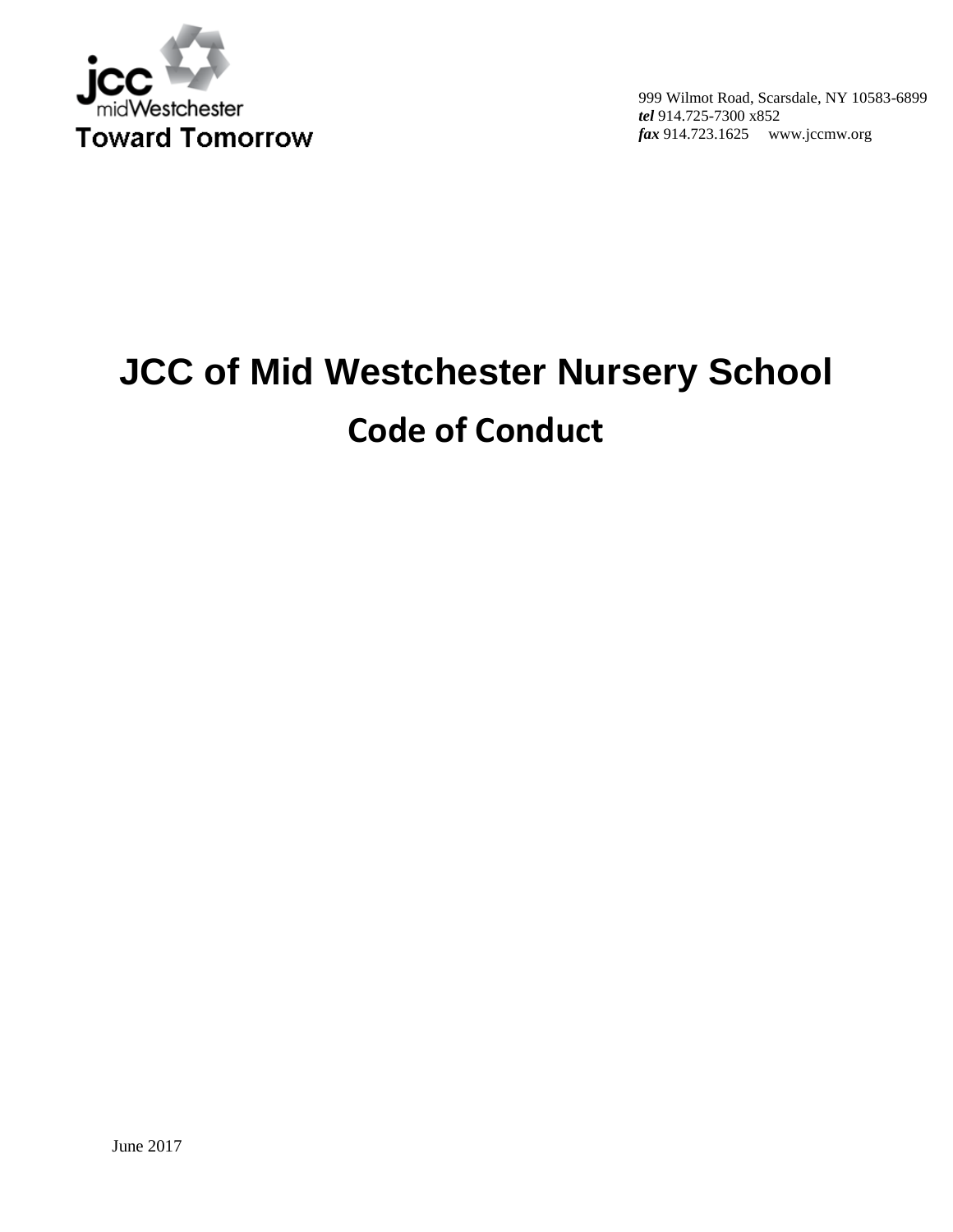

# **TABLE OF CONTENTS**

- I. Introduction
- II. Student Rights and Responsibilities
- III. Essential Partners
- IV. Dress Code
- V. Positive Behavior Intervention Supports
- VI. Emergency Interventions
- VII. Reporting Violations
- VIII. Penalties for Staff in Violation of the Code of Conduct
- IX. Visitors to School
- X. Public Conduct on School Property
- XI. Child Protective Services Investigations
- XII. Dissemination and Review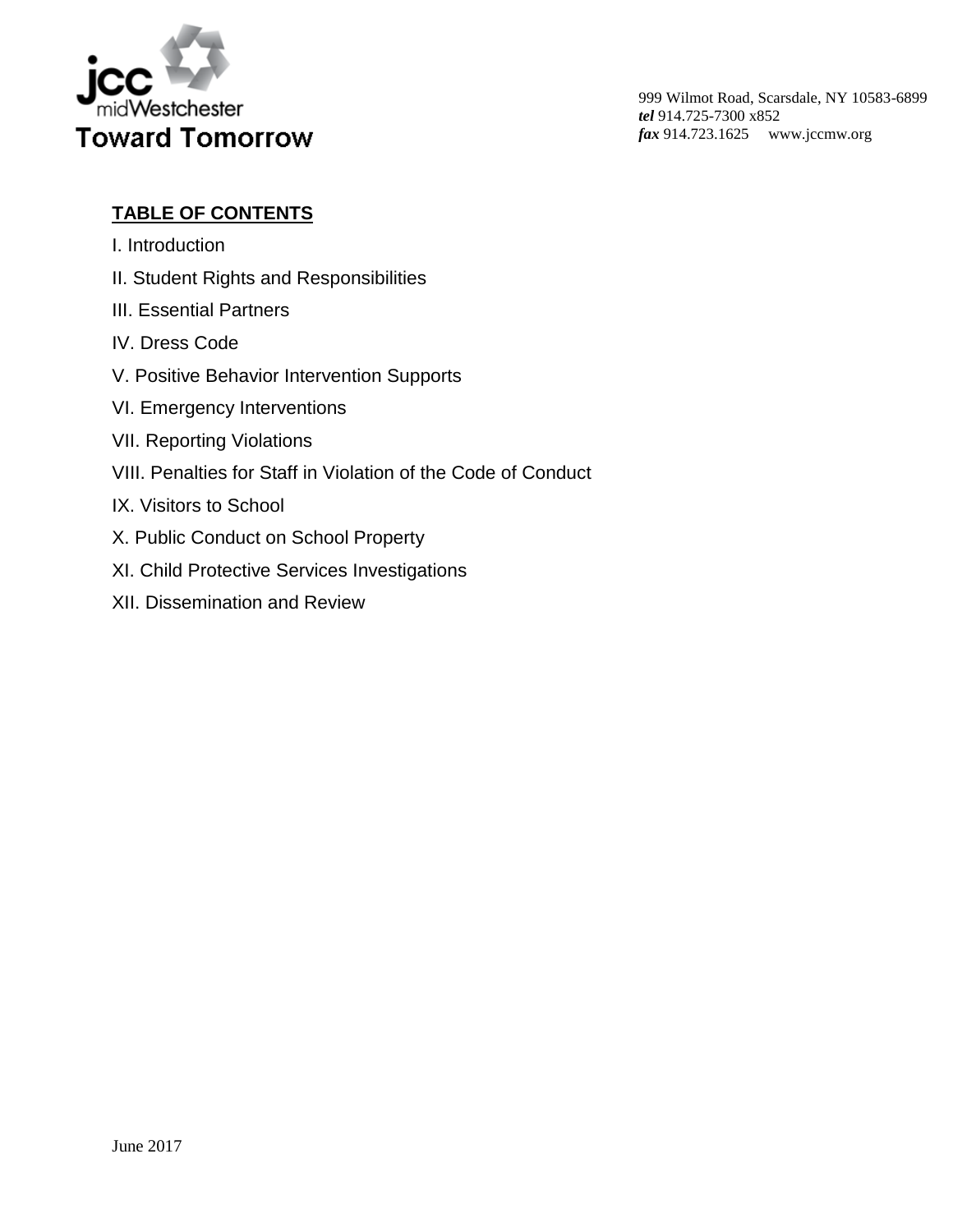

#### **I. Introduction**

The JCC of Mid Westchester Nursery School is committed to providing a safe and orderly school environment where students may receive and school personnel may deliver quality educational services without disruption or interference. Responsible behavior by students, teachers, other school personnel, parents and other visitors is essential to achieving this goal.

The purpose of this code of conduct is to clearly define behavioral expectations for acceptable conduct on school property, to identify the possible consequences of unacceptable conduct, and to ensure that discipline when necessary is administered promptly and fairly.

No student, staff member, parent or visitor shall be subjected to discrimination based upon his/her actual or perceived race, color, height, weight, national origin, ethnic group, religion, religious practice, disability, sexual orientation, or gender or harassment by JCC of Mid Westchester Nursery School Staff or Students while on school property or at school functions.

For the purpose of this code, "discrimination" is the act of denying rights, benefits, justice, equitable treatment or access to facilities available to all others, to an individual or group of people based on a person's actual or perceived race, color, height, weight, national origin, ethnic group, religion, religious practice, disability, sexual orientation, gender, or sex.

For the purpose of this code, "harassment" means the creation of a hostile environment by conduct or by verbal threats, intimidation or abuse that has or would have the effect of unreasonably and substantially interfering with a student's educational performance, opportunities or benefits, or mental, emotional or physical well-being; or conduct, verbal threats, intimidation or abuse that reasonably causes or would reasonably be expected to cause a student to fear for his or her physical safety; such conduct, verbal threats, intimidation or abuse includes but is not limited to conduct, verbal threats, intimidation or abuse based on a person's actual or perceived race, color, height, weight, national origin, ethnic group, religion, religious practice, disability, sexual orientation, gender, or sex.

Unless otherwise indicated, this code applies to all students, school personnel, parents and other visitors when on school property or attending a school function.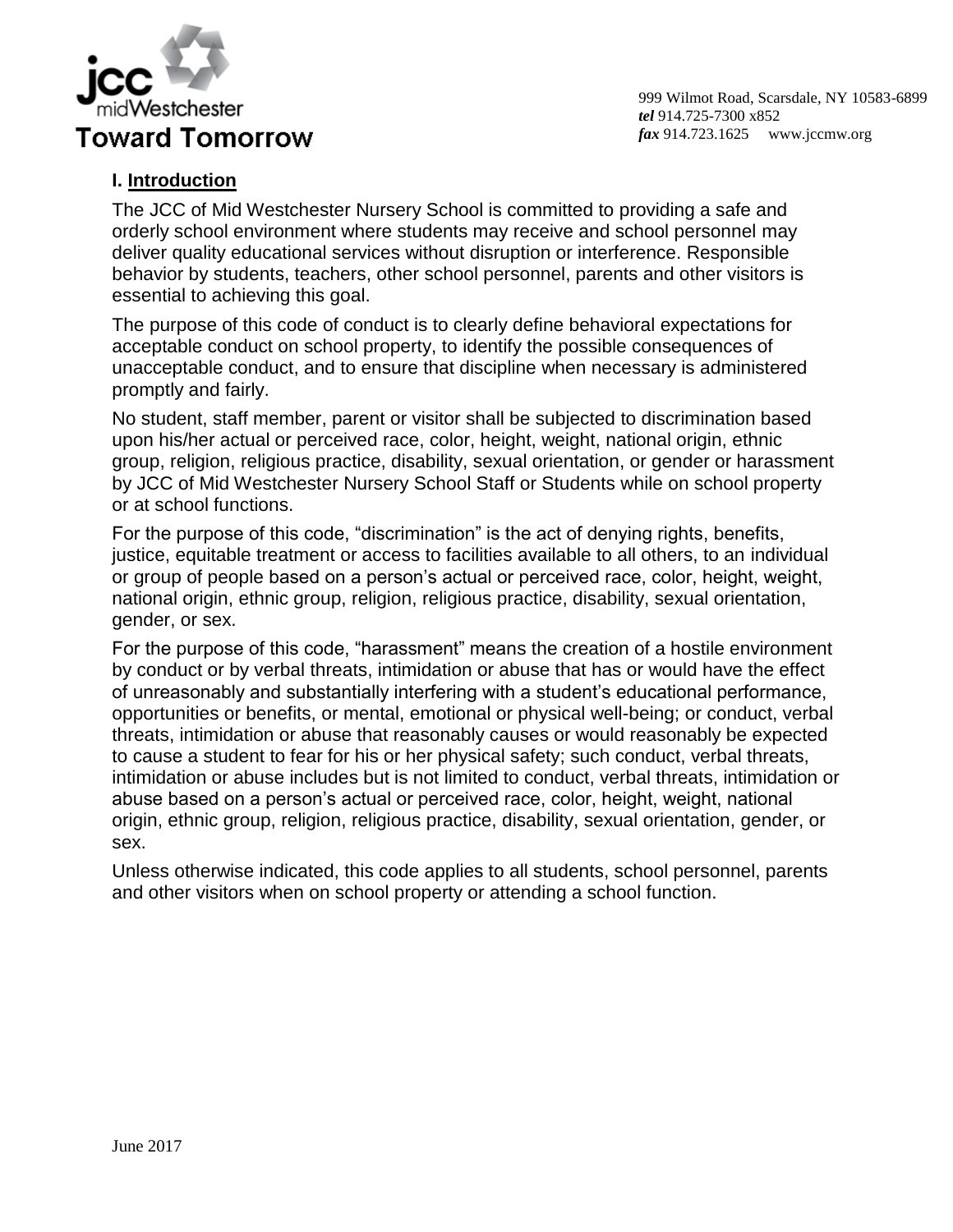

#### **II. Student Rights and Responsibilities**

## *A. Student Rights:*

JCC Mid Westchester Nursery School is committed to safeguarding the rights given to all students under state and federal law. In addition, to promote a safe, healthy, orderly and civil school environment, all students have the right to:

- 1. Take part in all school activities and be free from discrimination by staff or students on an equal basis regardless of actual or perceived race, color, height, weight, creed, national origin, ethnic group, religion, religious practice, gender (identity or expression), sex, sexual orientation, and disability.
- 2. Access school rules and receive an explanation of those rules from school staff.
- 3. Be free from harassment by staff or students on school property or at school functions.

## *B. Student Responsibilities:*

All students have the responsibility to:

- 1. Contribute to maintaining a safe and orderly school environment that is conducive to learning and to show respect to other persons and to property.
- 2. Be familiar with and abide by all school policies, rules and regulations dealing with student conduct.
- 3. Work to the best of their ability in all academic and extracurricular activities.
- 4. React to direction given by teachers, administrators and other school personnel in a respectful, positive manner.
- 5. Accept responsibility for their actions.
- 6. When developmentally appropriate, report any incidents of violence and threats to the safety of others to a teacher or other staff member.
- 7. All students have the responsibility to not engage in harassment on school property or at school functions.
- 8. All students have the responsibility to not engage in discrimination based upon another student's actual or perceived race, color, weight, national origin, ethnic group, religion, religious practice, disability, sexual orientation, gender, sex, or height.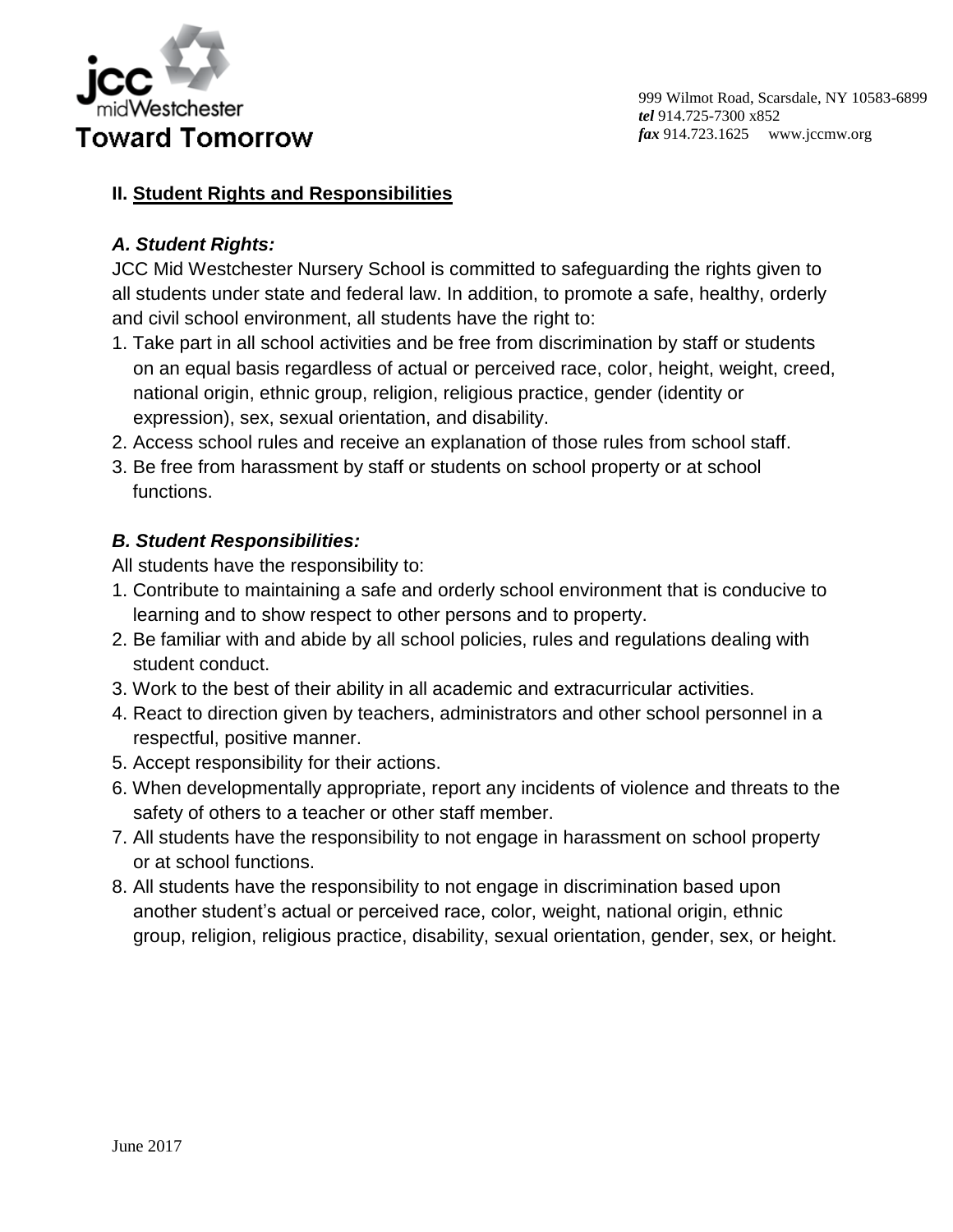

# **III. Essential Partners**

## *A. Parents:*

All parents are expected to:

- 1. Recognize that the education of their child(ren) is a joint responsibility of the parents and the school community.
- 2. Ensure their children attend school regularly, on time, and ready to participate and learn.
- 3. Notify school personnel of the nature of their child's absence and ensure absences are excused.
- 4. Know school rules and help their children understand them.
- 5. Convey to their children a supportive attitude towards education, school personnel and the school.
- 6. Inform school officials of changes in the home situation that may affect student conduct or performance.

## *B. Teachers:*

All teachers are expected to:

- 1. Maintain a climate of mutual respect and dignity for all students regardless of actual or perceived race, color, height, weight, national origin, ethnic group, religion, religious practice, disability, sexual orientation, gender, or sex that will strengthen students' self-concept and promote confidence to learn.
- 2. Be prepared to teach.
- 3. Demonstrate interest in teaching and concern for student achievement.
- 4. Know school policies and rules, and enforce them in a fair and consistent manner.
- 5. Send regular communication to parents regarding:
	- a. classroom activities
	- b. student progress
	- c. behavioral expectations for students
- 6. Inform students of behavioral expectations.
- 7. Confront issues of discrimination and harassment or any situation that threatens the emotional or physical health or safety of any student, staff, or any person who is lawfully on school property or at a school function and make administration aware of said concerns.
- 8. Address personal biases that may prevent equal treatment of all students in the school or classroom setting.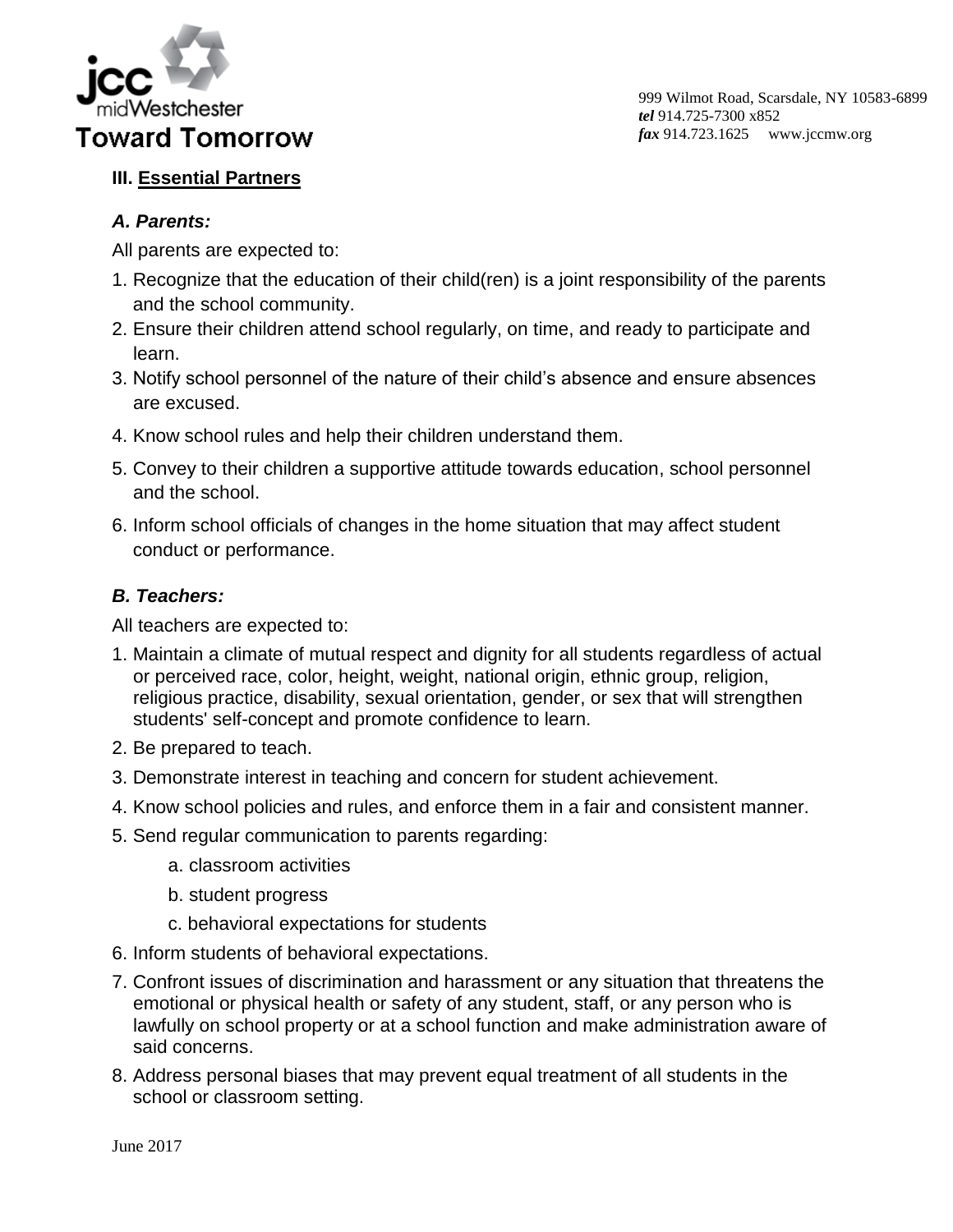

# *C. Therapists:*

All therapists are expected to:

- 1. Maintain a climate of mutual respect and dignity for all students regardless of actual or perceived race, color, height, weight, national origin, ethnic group, religion, religious practice, disability, sexual orientation, gender, or sex that will strengthen students' self-concept and promote confidence to learn.
- 2. Be prepared to teach.
- 3. Demonstrate interest in teaching and concern for student achievement.
- 4. Know school policies and rules, and enforce them in a fair and consistent manner.
- 5. Send regular communication to parents regarding:
	- a. student progress
	- b. behavioral expectations for students when appropriate
- 6. Inform students of behavioral expectations.
- 7. Confront issues of discrimination and harassment or any situation that threatens the emotional or physical health or safety of any student, staff, or any person who is lawfully on school property or at a school function and make administration aware of said concerns.
- 8. Address personal biases that may prevent equal treatment of all students in the school or classroom setting.

#### *D. Administrators:*

- 1. Promote a safe, orderly and stimulating school environment, supporting active teaching and learning.
- 2. Ensure that students and staff have the opportunity to communicate regularly with the director and approach the director for redress of grievances.
- 3. Evaluate on a regular basis all instructional programs.
- 4. Support the development of and student participation in appropriate extracurricular activities.
- 5. Are responsible for enforcing the code of conduct and ensuring that all cases are resolved promptly and fairly.
- 6. Maintain a climate of mutual respect and dignity for all students regardless of actual or perceived race, color, height, weight, national origin, ethnic group, religion, religious practice, disability, sexual orientation, gender or sex.
- 7. Confront issues of discrimination and harassment or any situation that threatens the emotional or physical health or safety of any student, staff or any person who is lawfully on school property or at a school function.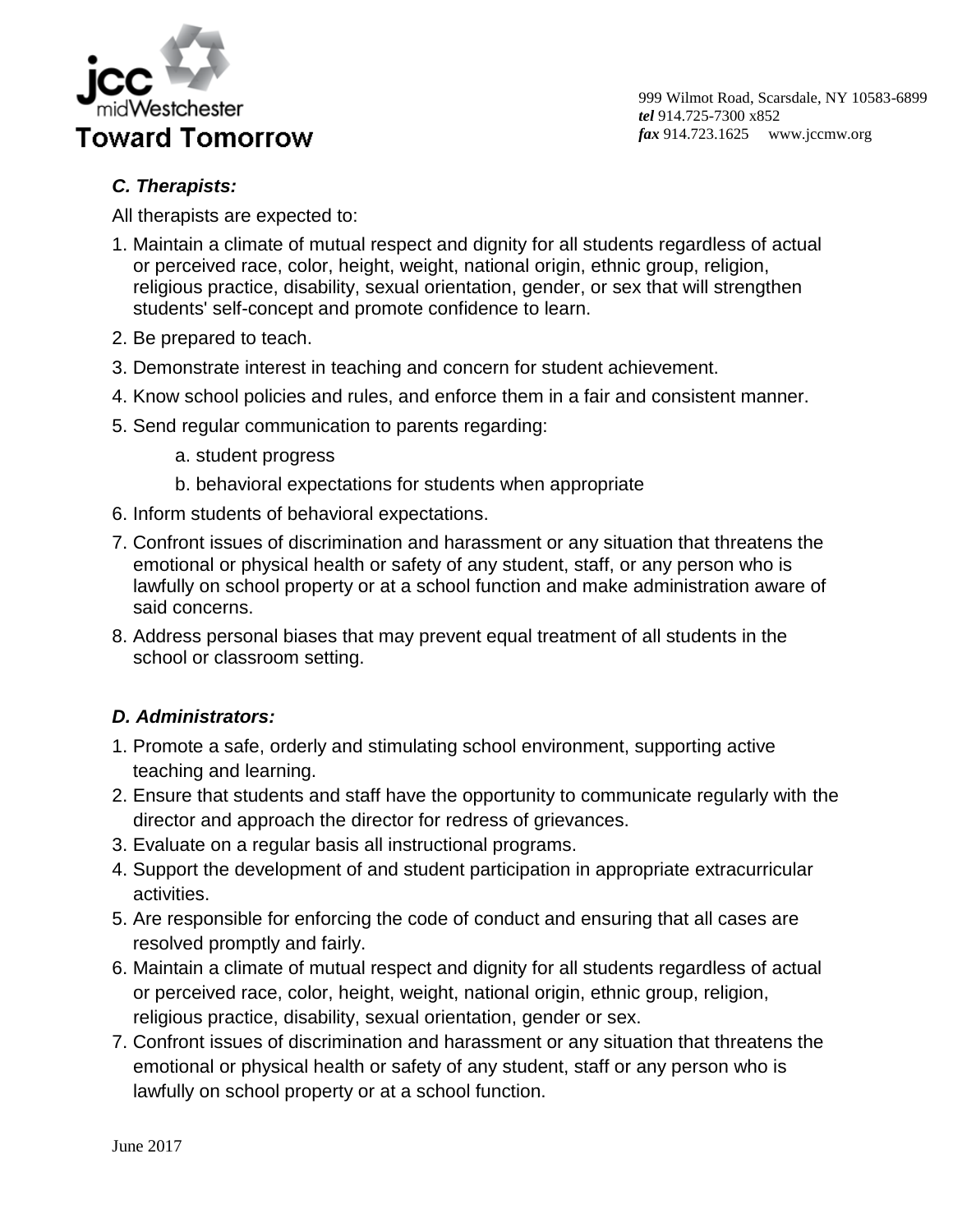

- 8. Address personal biases that may prevent equal treatment of all students in the school or classroom setting.
- 9. Investigate incidents of discrimination and harassment that are witnessed by the director or brought to the director's attention, in a timely manner.

# *E. Other School Personnel:*

- 1. Promote a safe, orderly and stimulating school environment, supporting active teaching and learning.
- 2. Maintain a climate of mutual respect and dignity for all students regardless of actual or perceived race, color, height, weight, national origin, ethnic group, religion, religious practice, disability, sexual orientation, gender or sex.
- 3. Confront issues of discrimination and harassment or any situation that threatens the emotional or physical health or safety of any student, staff or any person who is lawfully on school property or at a school function.
- 4. Address personal biases that may prevent equal treatment of all students in the school or classroom setting.

# *F. JCC of Mid Westchester Nursery School Board:*

- 1. Collaborate with student, teacher, administrators, and/or parent organizations, to develop a code of conduct that clearly defines expectations for the conduct of students, district personnel and visitors on school property and at school functions.
- 2. Adopt and review at least annually the code of conduct to evaluate the code's effectiveness and the fairness and consistency of its implementation.
- 3. Lead by example by conducting board meetings in a professional, respectful, courteous manner.
- 4. Maintain a climate of mutual respect and dignity for all students regardless of actual or perceived race, color, height, weight, national origin, ethnic group, religion, religious practice, disability, sexual orientation, gender or sex.
- 5. Address personal biases that may prevent equal treatment of all students in the school or classroom setting.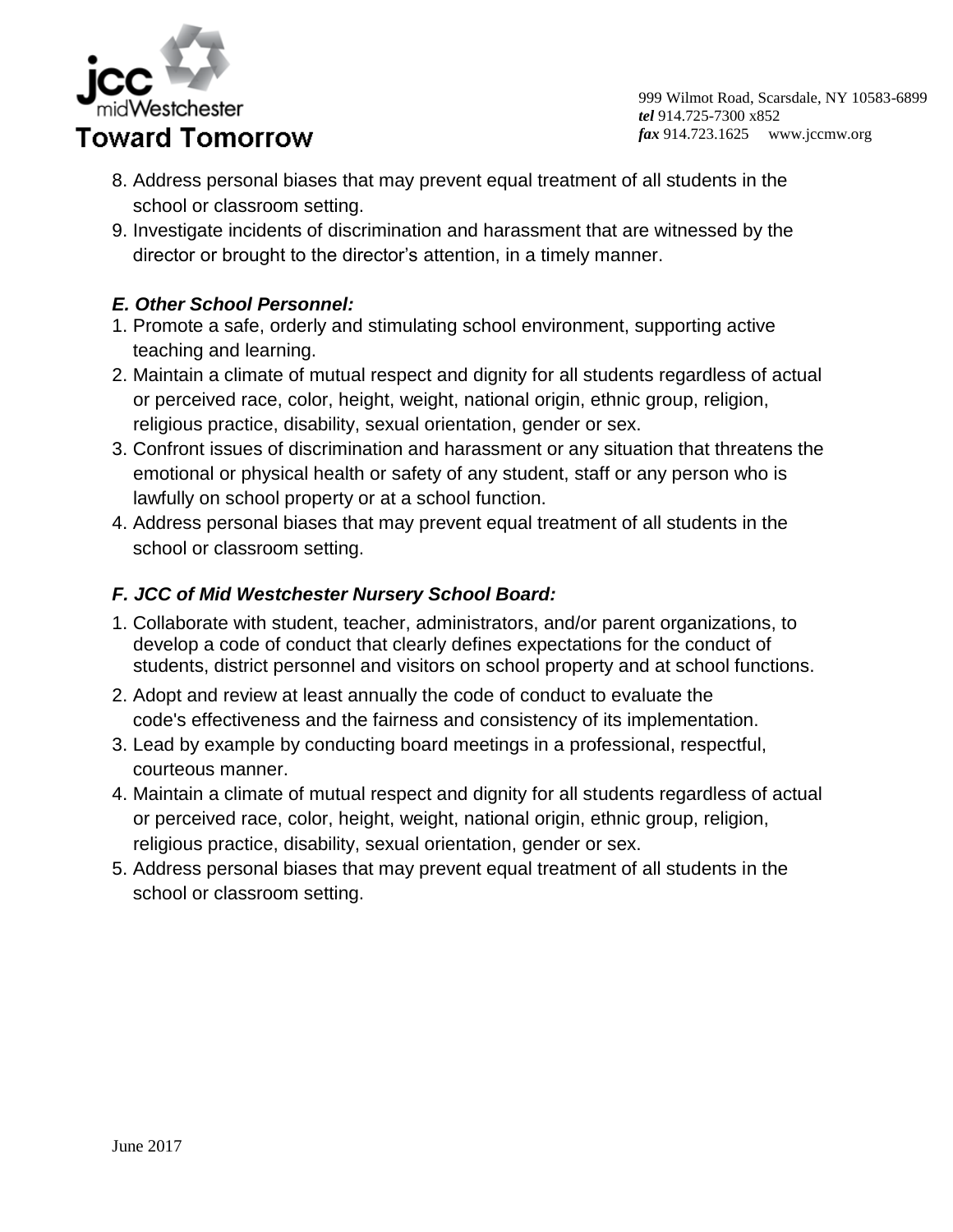

## **IV. Dress Code**

Parents have the primary responsibility for acceptable student dress and appearance. A student's dress, grooming and appearance shall be safe, appropriate and not disrupt or interfere with the educational process. This includes appropriate footwear for playing safely on playground equipment, such as sneakers.

Teachers and other personnel should model appropriate appearance in the school setting. Although comfortable clothing is appropriate for day to day classroom instruction, classroom staff should dress in business casual attire for parent or school district meetings.

Classroom staff should wear sneakers or other secure, rubber-sole footwear. Flip flops are not permitted. Administrative personnel is expected to wear business casual attire.

Revealing clothing is not permitted under any circumstance.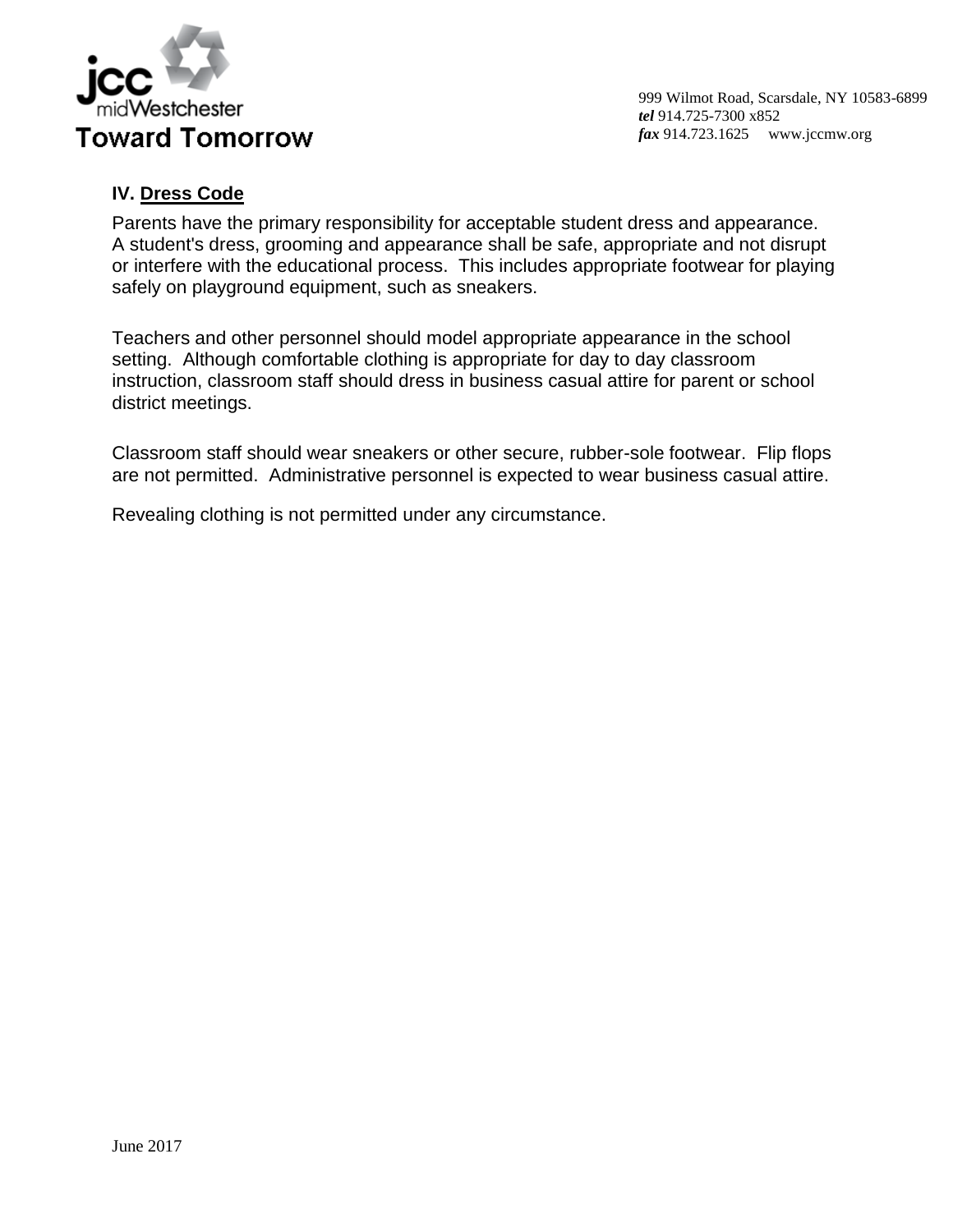

## **V. Positive Behavior Intervention Supports**

JCC of Mid Westchester Nursery School has adopted a three tier, school wide positive behavior management system. Whenever possible, staff is expected to utilize this system to reinforce appropriate student conduct and teach alternatives to inappropriate student conduct.

We ask all students to:

 $\mathcal{R}$ BEE KIND



BEE SAFE

BEE A HELPER

In Tier 1, behavioral expectations are specifically taught to students for every area of the building and reinforced by staff throughout the school day.

In the event that a student does not respond to first tier of the school wide system, clinical staff will implement specifically designed positive behavior management tools to address that child's needs, such as a token system, in Tier 2.

In some isolated instances, if a child does not respond to Tier 2, clinical staff will conduct a Functional Behavioral Assessment in Tier 3. Once parental consent is granted, a team will be assembled to gather data on the child's specific interfering behaviors in an effort to identify the function of the behavior. Once the behavior is better understood, the team can design a child-specific behavior plan to address the interfering behavior. The behavior plan should consist of proactive and reactive strategies, as well as a replacement behavior. Behavior plans will be examined and revised as necessary throughout the school year to maintain their effectiveness.

If necessary, an IEP program and/or service may be added or altered to address extreme behaviors. This may include requesting a one to one aide for a child or changing the program listed on the child's IEP.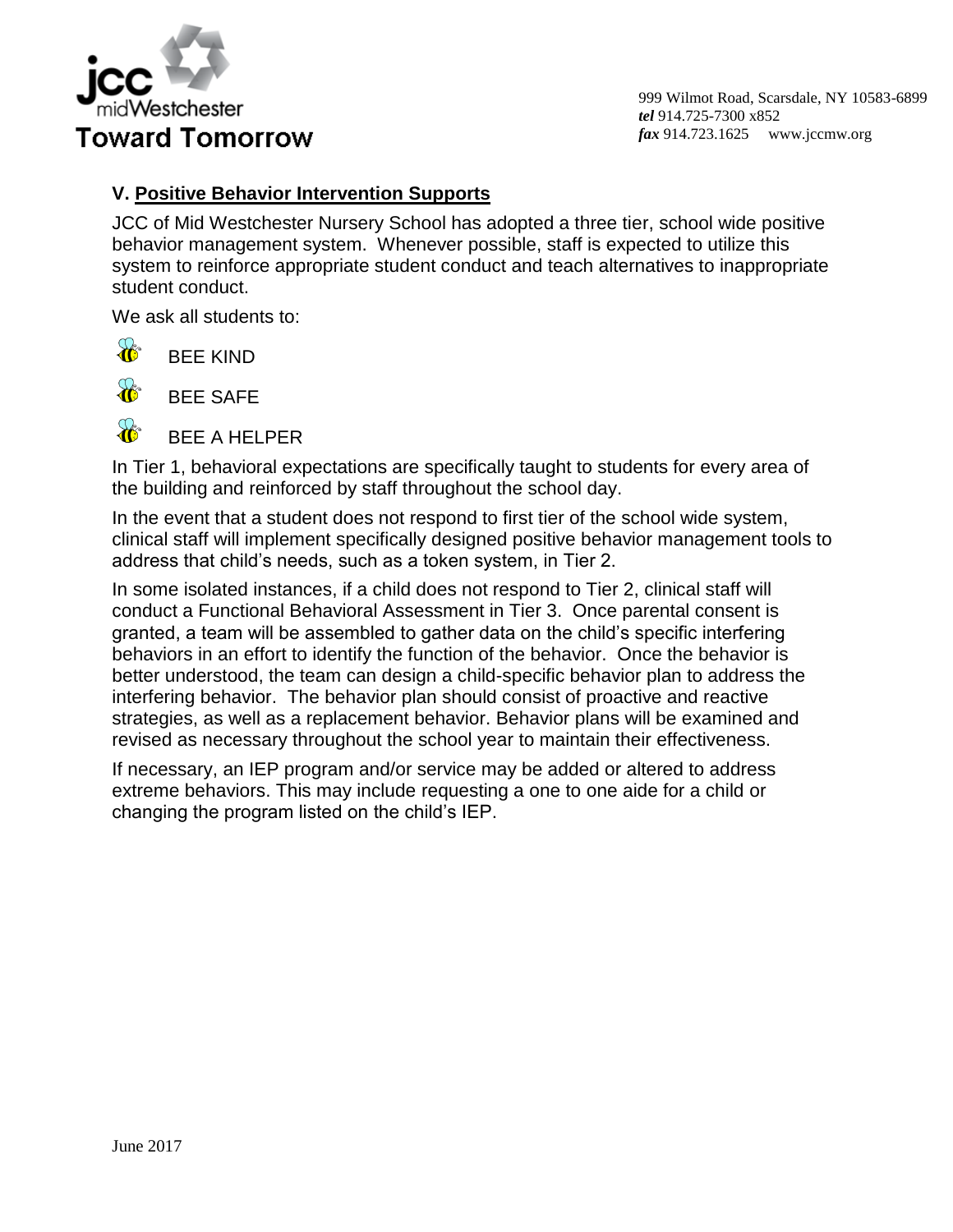

## **VI. Emergency Interventions**

Aversive techniques or corporal punishment are never permissible.

An appropriate emergency intervention, which may include restraint, may be utilized in the event that a child exhibits an unexpected behavior that poses an immediate danger to others or him/herself. Examples of such behavior would include; running toward a parking lot or street, physically attacking another student, or physically attacking a staff member. Emergency interventions shall be used only in situations in which alternative procedures and methods not involving the use of physical force cannot reasonably be employed.

Emergency interventions shall not be used as a punishment or as a substitute for systematic behavioral interventions that are designed to change, replace, modify or eliminate a targeted behavior.

Staff who may be called upon to implement emergency interventions shall be provided with appropriate training in safe and effective restraint procedures.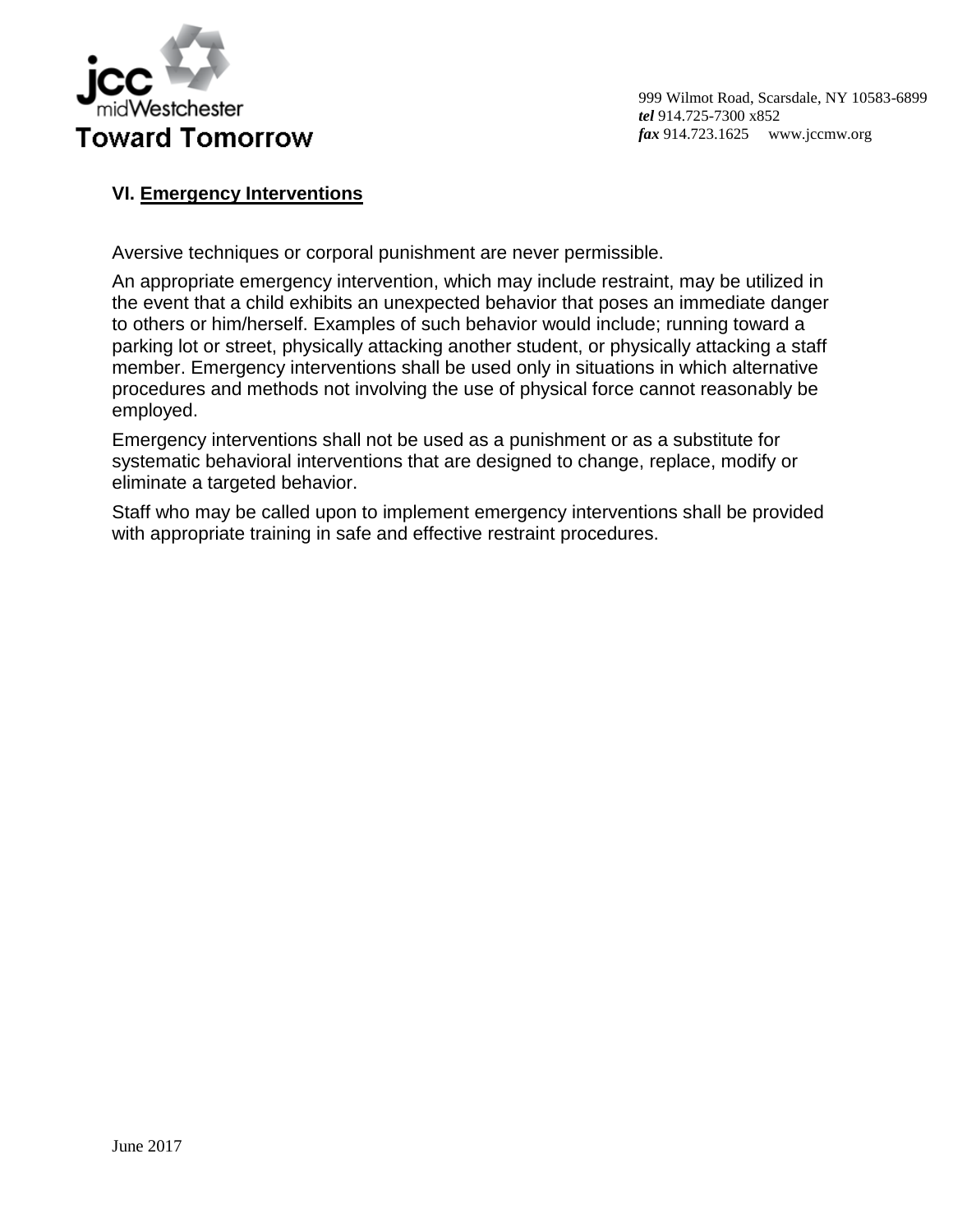

## **VII. Reporting Violations**

All personnel are expected to promptly report violations of the code of conduct to the Special Education Services Director.

After witnessing, or receiving a report of, a violation of the Code of Conduct or of discrimination, harassment and/or bullying against any student, all clinical staff are authorized to investigate the situation and impose appropriate disciplinary sanction as necessary in a prompt, fair and lawful manner.

After witnessing, or receiving a report of, a violation of the Code of Conduct or of discrimination, harassment and/or bullying against any student, non-clinical staff are expected to promptly report violations of the code of conduct and/or incidents of discrimination, harassment and/or bullying against any student to their supervisor, who shall in turn investigate the situation and impose an appropriate disciplinary sanction.

All parents and/or visitors who are witnesses to, or receive a report of, a violation of the Code of Conduct or discrimination, harassment and/or bullying by a student, by a staff member and/or by any other visitor on school property or at a school function, are expected to promptly report the matter to staff.

It is essential that all targets and persons with knowledge of incidents of discrimination and/or harassment report such behavior as soon as possible after the incident so that it may be effectively investigated and resolved. In order to assist investigators, individuals should document the incidents of discrimination and/or harassment as soon as it occurs and with as much detail as possible including: the nature of the incident(s); dates, times, places it has occurred; name of perpetrator(s); witnesses to the incident(s); and the target's response to the incident.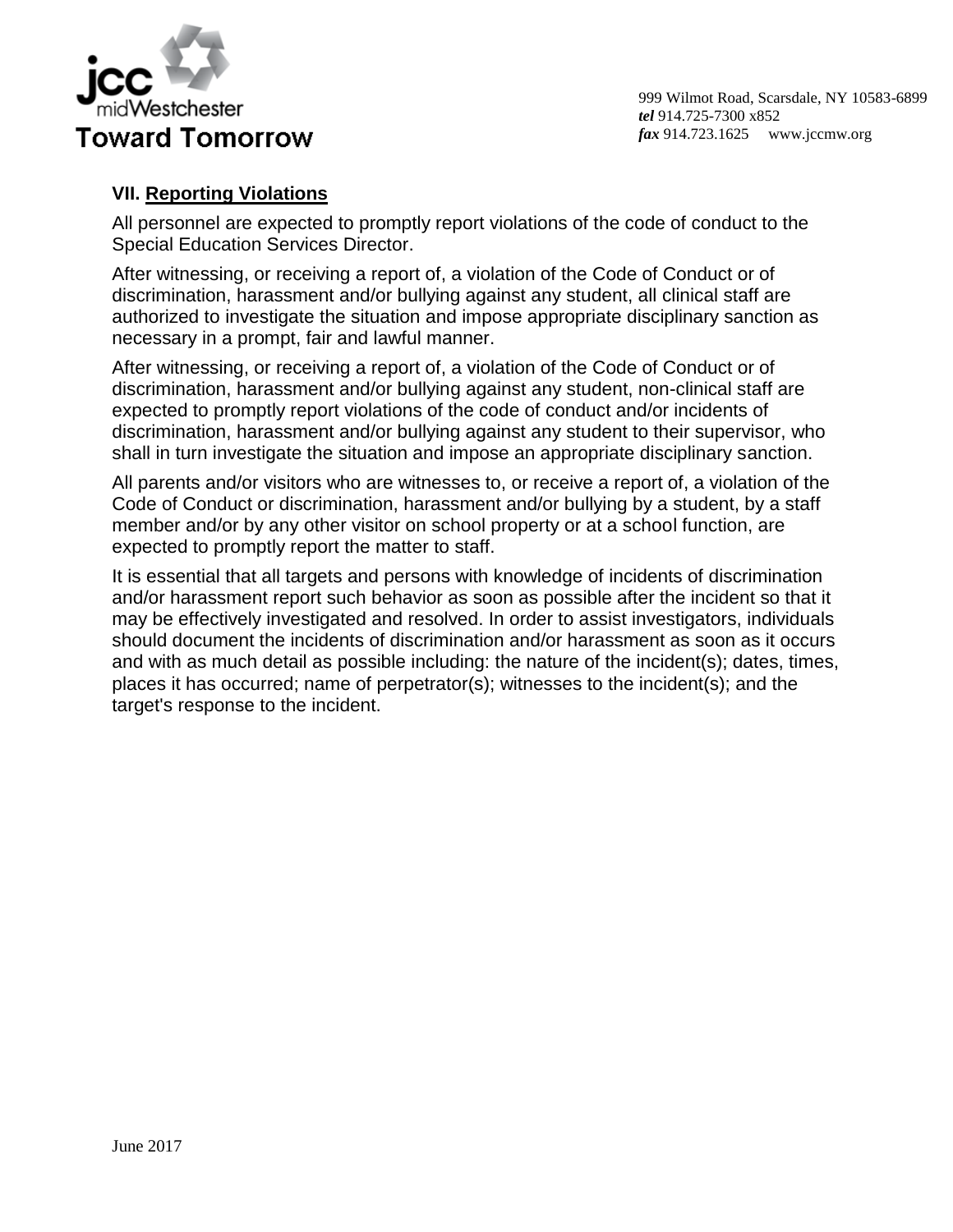

#### **VIII. Penalties for Staff in Violation of the Code of Conduct**

Staff who are found to have violated the code of conduct may be subject to the following penalties, either alone or in combination.

- 1. Oral warning
- 2. First Written Warning
- 3. Second Written Warning (Probationary Period)
- 4. Suspension/Termination

Any staff member facing penalty for violating the code of conduct will have an opportunity to present their version of the facts to the school personnel imposing the disciplinary penalty in connection with the imposition of the penalty.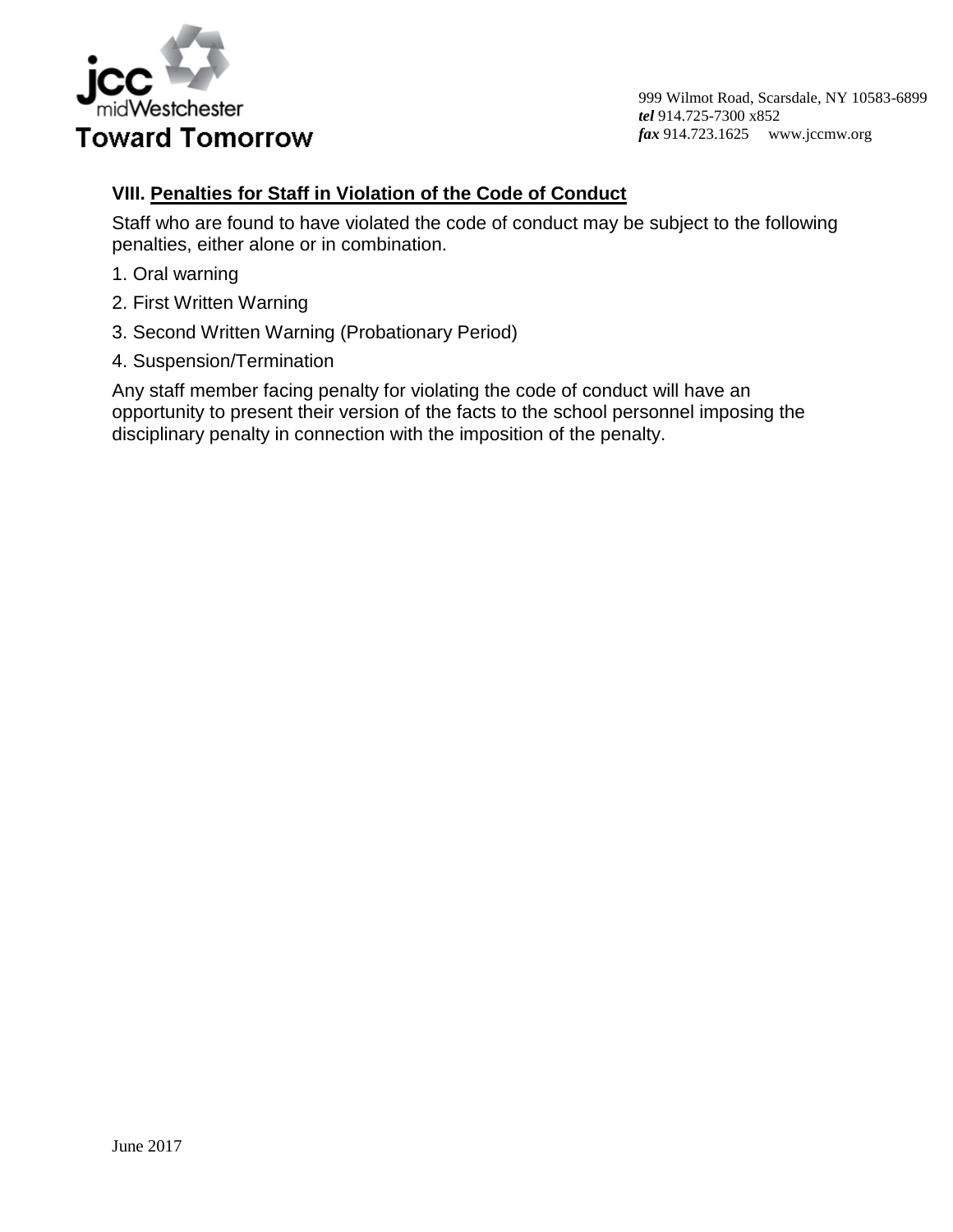

#### **IX. Visitors to the School**

The Special Education Services Director is responsible for all persons visiting the JCC of Mid Westchester Nursery School. For these reasons, the following rules apply to visitors to the schools:

- 1. Anyone who is not a regular staff member or student of the school will be considered a visitor.
- 2. All visitors to the school must sign in with security and report to the Toward Tomorrow office, where they will be required to sign the visitor's register.
- 3. Visitors attending school functions that are open to the public, such as parent-teacher organization meetings or public gatherings must sign in with security, but are not required to register.
- 4. All visitors are expected to abide by the rules for public conduct on school property contained in this code of conduct.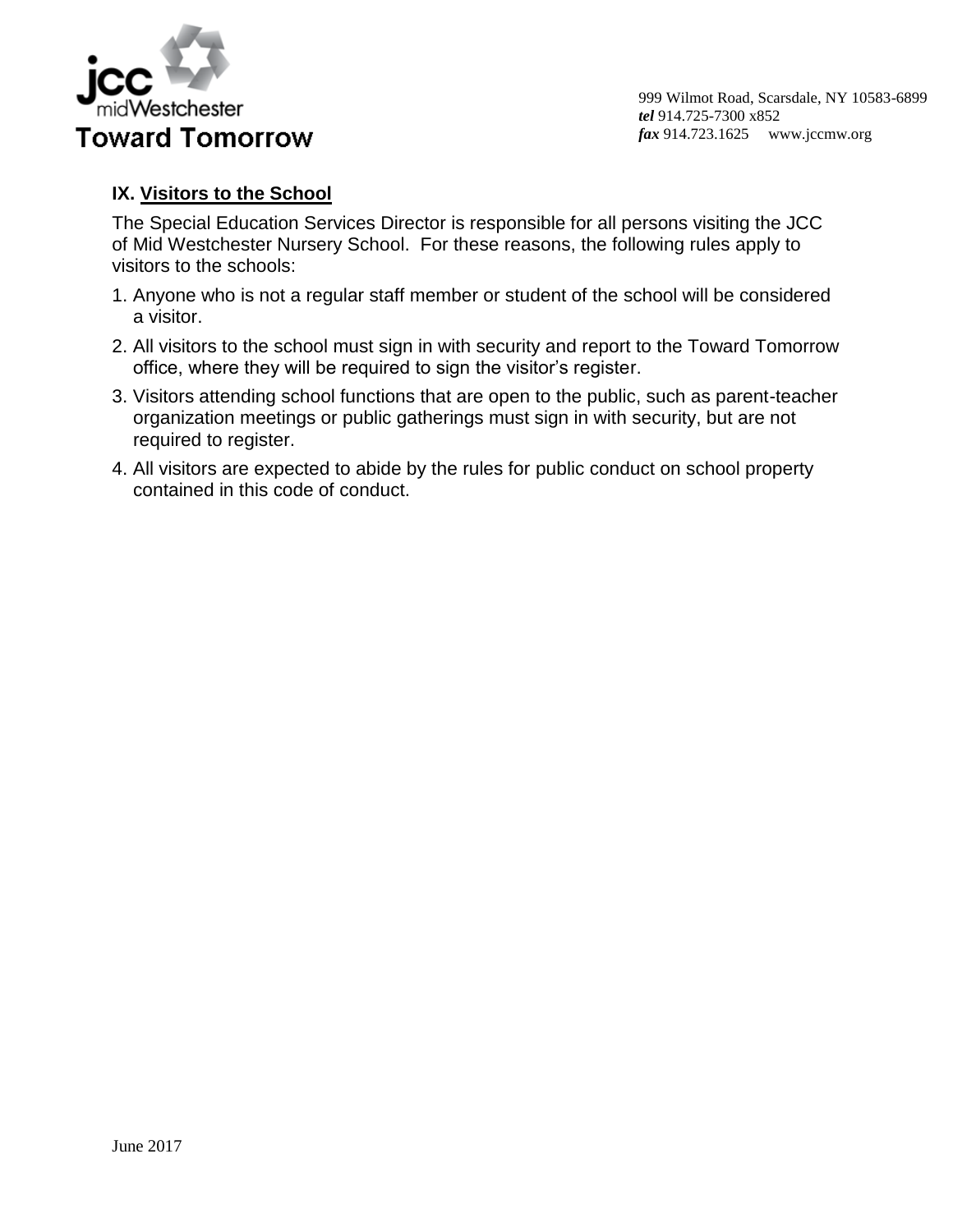

## **X. Public Conduct on School Property**

The JCC of Mid Westchester Nursery School is committed to providing an orderly, respectful environment that is conducive to learning. To create and maintain this kind of an environment, it is necessary to regulate public conduct on school property and at school functions. For purposes of this section of the code, "public" shall mean all persons when on school property or attending a school function including students, teachers and personnel.

The restrictions on public conduct on school property and at school functions contained in this code are not intended to limit freedom of speech or peaceful assembly. The purpose of this code is to maintain public order and prevent abuse of the rights of others.

All persons on school property or attending a school function shall conduct themselves in a respectful and orderly manner. In addition, all persons on school property or attending a school function are expected to be properly attired for the purpose they are on school property.

#### *A. Prohibited Conduct*

No person, either alone or with others, shall:

- 1. Intentionally injure any person or threaten to do so.
- 2. Intentionally damage or destroy school property or the personal property of a teacher, administrator, other employee or any person lawfully on school property, including graffiti or arson.
- 3. Disrupt the orderly conduct of classes, school programs or other school activities.
- 4. Distribute or wear materials on school grounds or at school functions that are obscene, advocate illegal action, appear libelous, obstruct the rights of others, or are disruptive to the school program.
- 5. Intimidate or harass any student or discriminate against any student on the basis of actual or perceived race, color, height, weight, creed, national origin, ethnic group, religion, age, religious practice, gender (identity or expression), sex, sexual orientation, or disability.
- 6. Enter any portion of the school premises without authorization or remain in the facility after it is normally closed.
- 7. Obstruct the free movement of any person in any place to which this code applies.
- 8. Violate the traffic laws, parking regulations or other restrictions on vehicles;
- 9. Possess, consume, sell, distribute or exchange alcoholic beverages, controlled substances, or be under the influence of either on school property or at a school function.
- 10. Possess or use weapons in or on school property or at a school function, except in the case of law enforcement officers or as authorized by the school.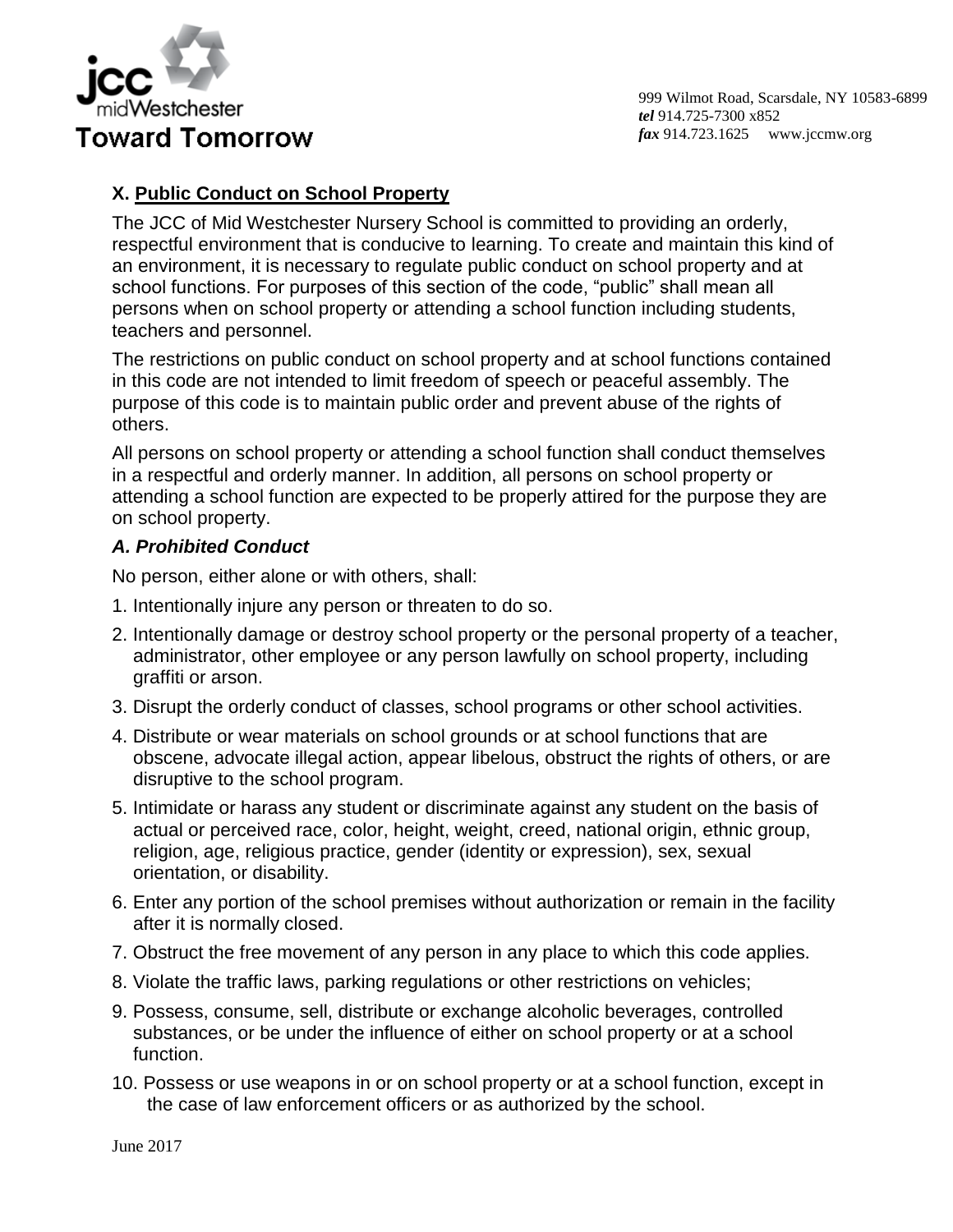

- 11. Loiter on or about school property.
- 12. Smoke on or about school property.
- 13. Gamble on school property or at school functions.
- 14. Refuse to comply with any reasonable order of identifiable school officials performing their duties.
- 15. Willfully incite others to commit any of the acts prohibited by this code.
- 16. Violate any federal or state statute, local ordinance or board policy while on school property or while at a school function.
- 17. Use unsupervised skateboards, rollerblades, scooters, bicycles on school property.

#### *B. Penalties*

Visitors who violate this code shall have their authorization to remain on school grounds revoked and they shall be directed to leave the premises. If they refuse to leave, the administrators or other authorized personnel will seek the assistance of law enforcement.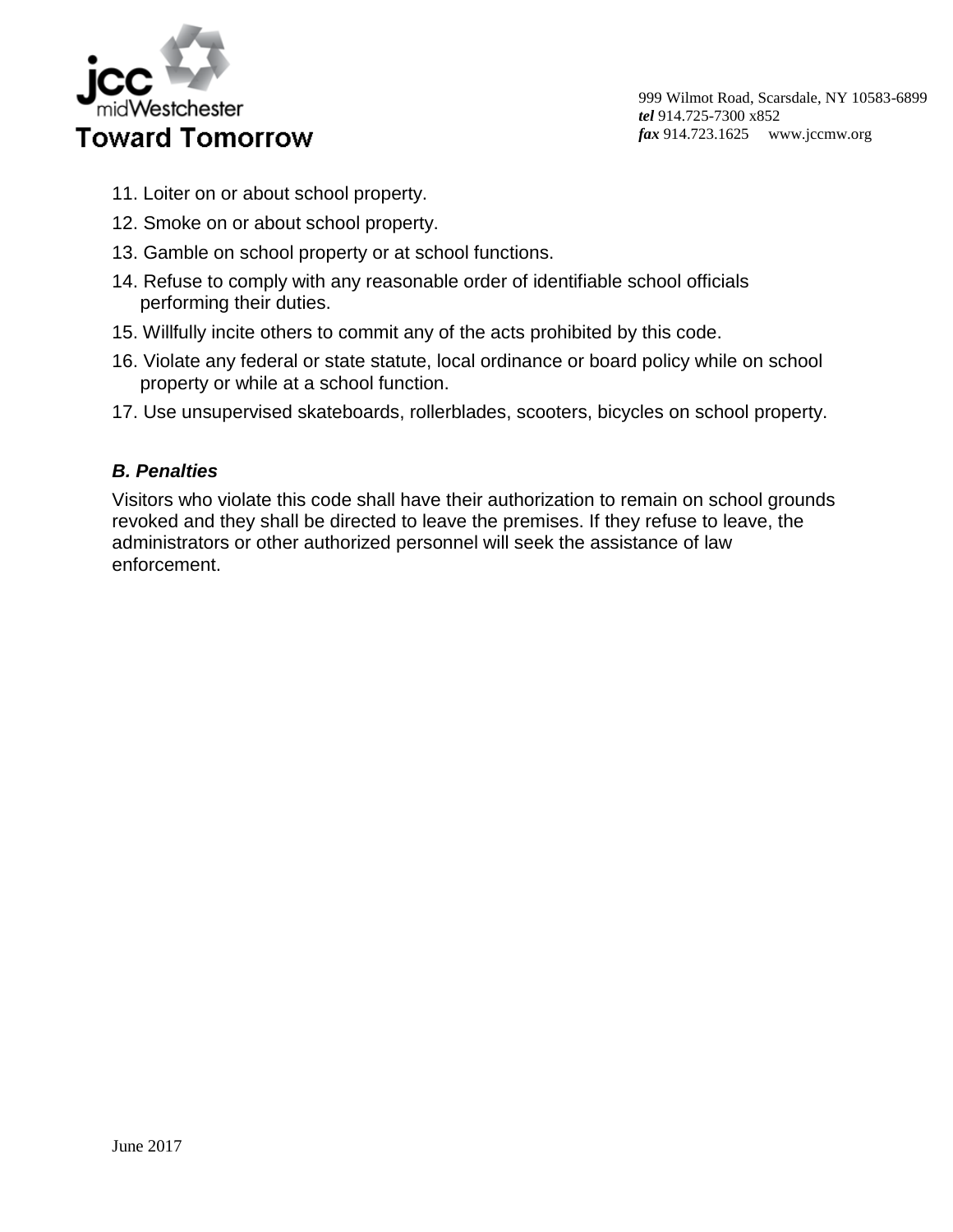

## **XI. Child Protective Services Investigations**

Consistent with the school's commitment to keep students safe from harm and the obligation of school officials to report to child protective services when they have reasonable cause to suspect that a student has been abused or maltreated, the school will cooperate with local child protective services workers who wish to conduct interviews of students on school property relating to allegations of suspected child abuse, and/or neglect, or custody investigations.

All requests by child protective services to interview a student on school property shall be made directly to the Special Education Services Director and she shall decide if it is necessary and appropriate for a school official to be present during the interview, depending on the age of the student being interviewed and the nature of the allegations.

A child protective services worker may not remove a student from school property without a court order, unless the worker reasonably believes that the student would be subject to danger of abuse if he or she were not removed from school before a court order can reasonably be obtained. If the worker believes the student would be subject to danger or abuse, the worker may remove the student without a court order and without the parent's consent.